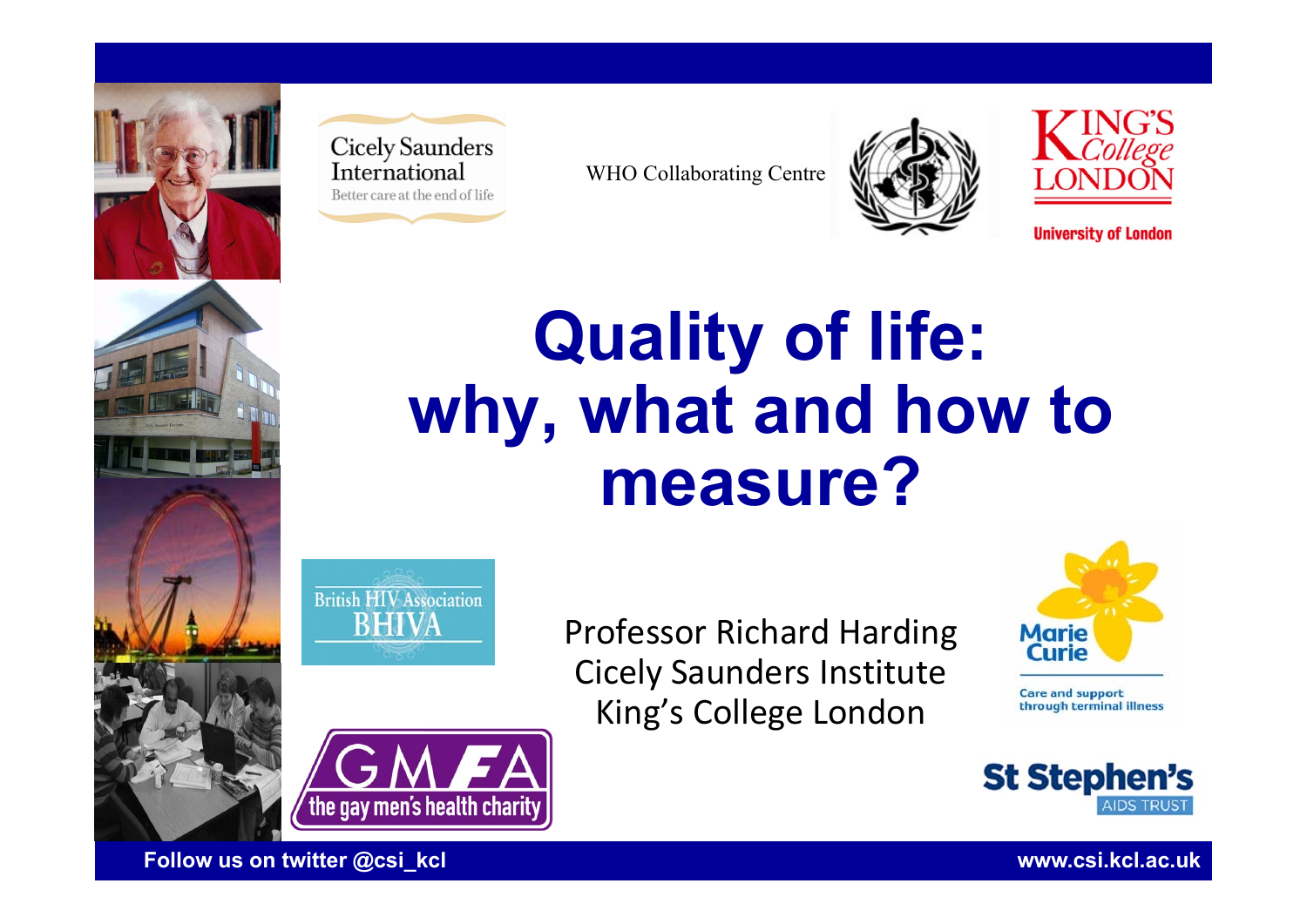

- •High level of consensus
- $\bullet$  Underpinned by a holistic understanding of "health"
	- •"*State of complete physical, mental, and social well being, and not merely the absence of disease or infirmity*." WHO 1948
	- "*Health‐related quality of life is an assessment of how the individual's well‐being may be affected over time by a disease, disability or disorder*" CDC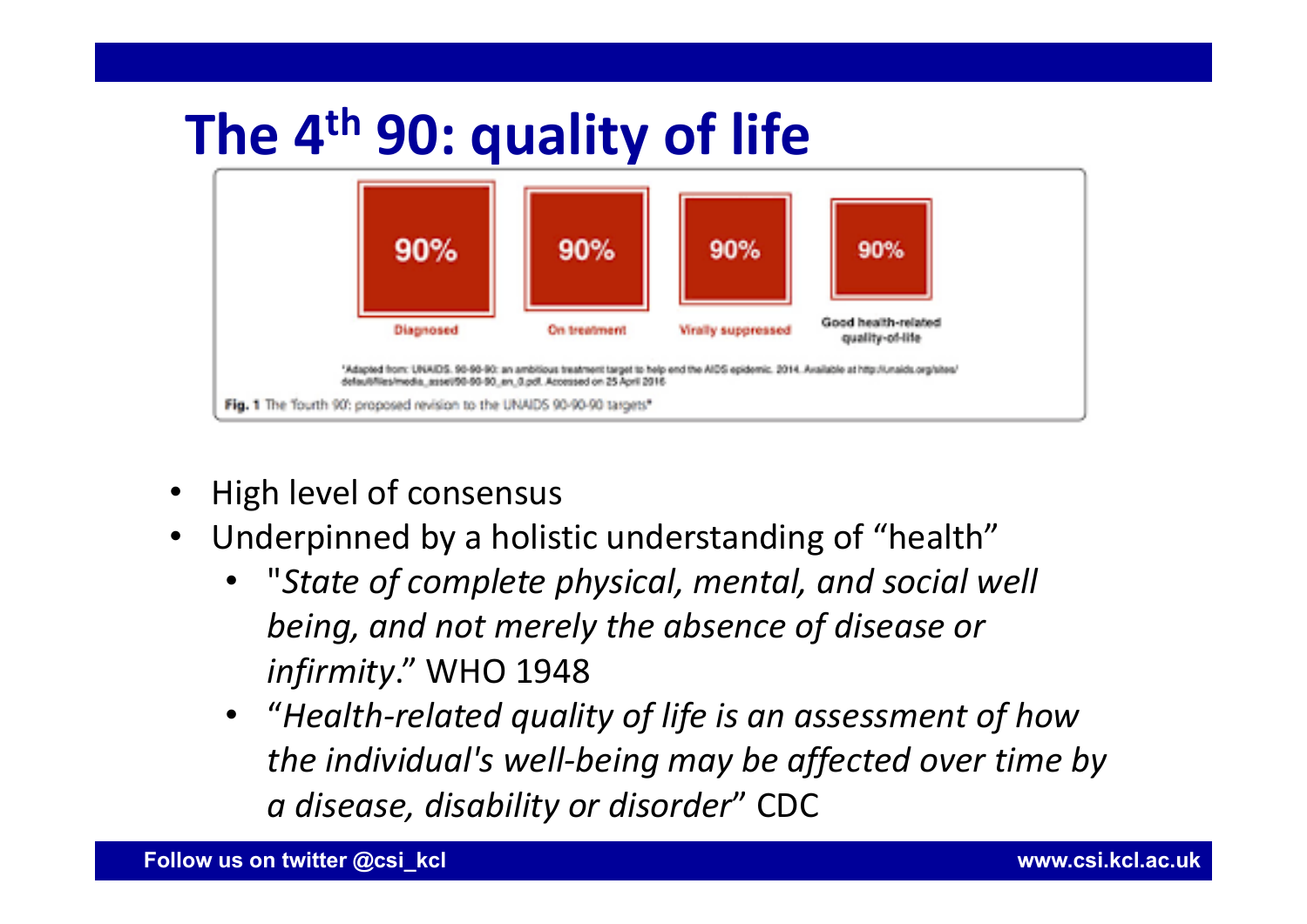# **Key questions to achieve this "90":**

- WHY do we need to measure?
- HOW do we measure this construct?
- WHAT do we do with the data?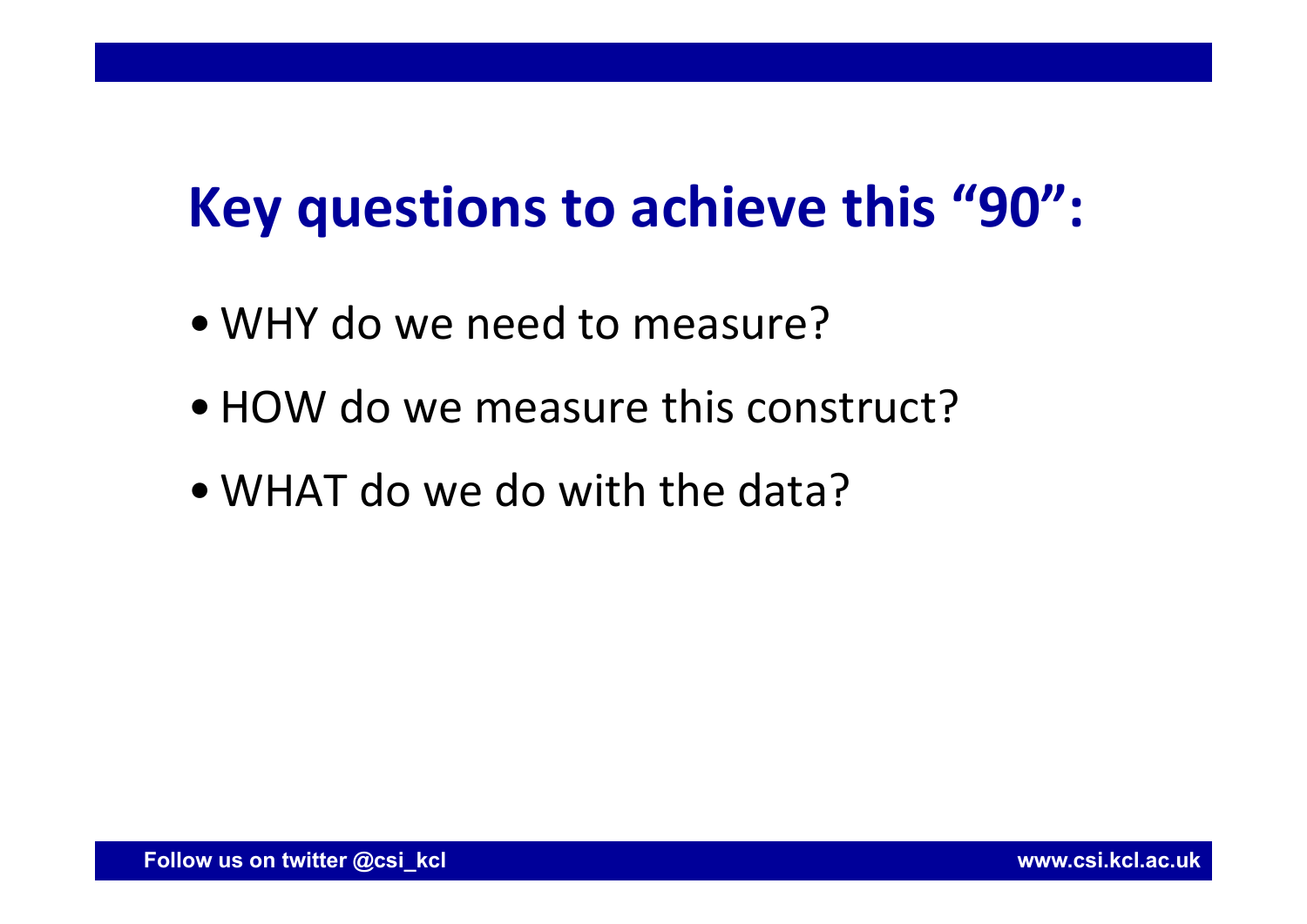# **1) Why measure quality of life?**

- HIV now cast as "chronic" condition (Lohse et al 2007 *Arch Int Med*)
- Improved morbidity & policy shift to social participation
- Optimal quality of life is an important clinical outcome alongside viral suppression
- Contribution of physical and mental health to QoL is current *"critical challenge"* in HIV medicine (Buscher *JAMA* 2010)
- Evidence of high symptom burden (Harding et al *STI* 2010) and emerging physical complications (e.g. bone density, cardiovascular, renal, liver, malignancies) (Harding et al *CID* 2011)
- Depression prevalence among those on ART (45%) higher than cancer pts (10-25%) (Lowther *Int J Nurs Studies* 2014)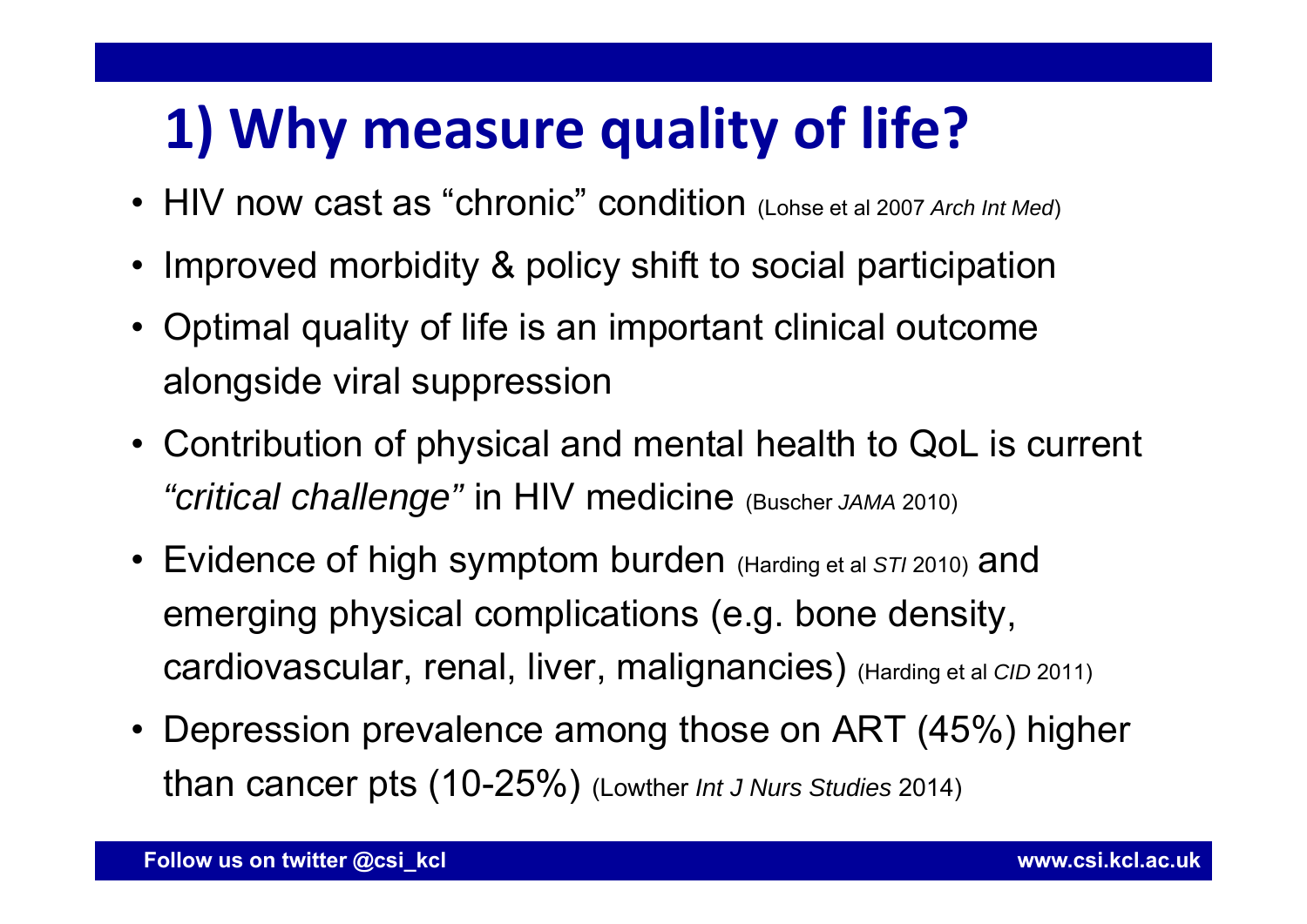

**Follow us on twitter @csi\_kcl www.csi.kcl.ac.uk**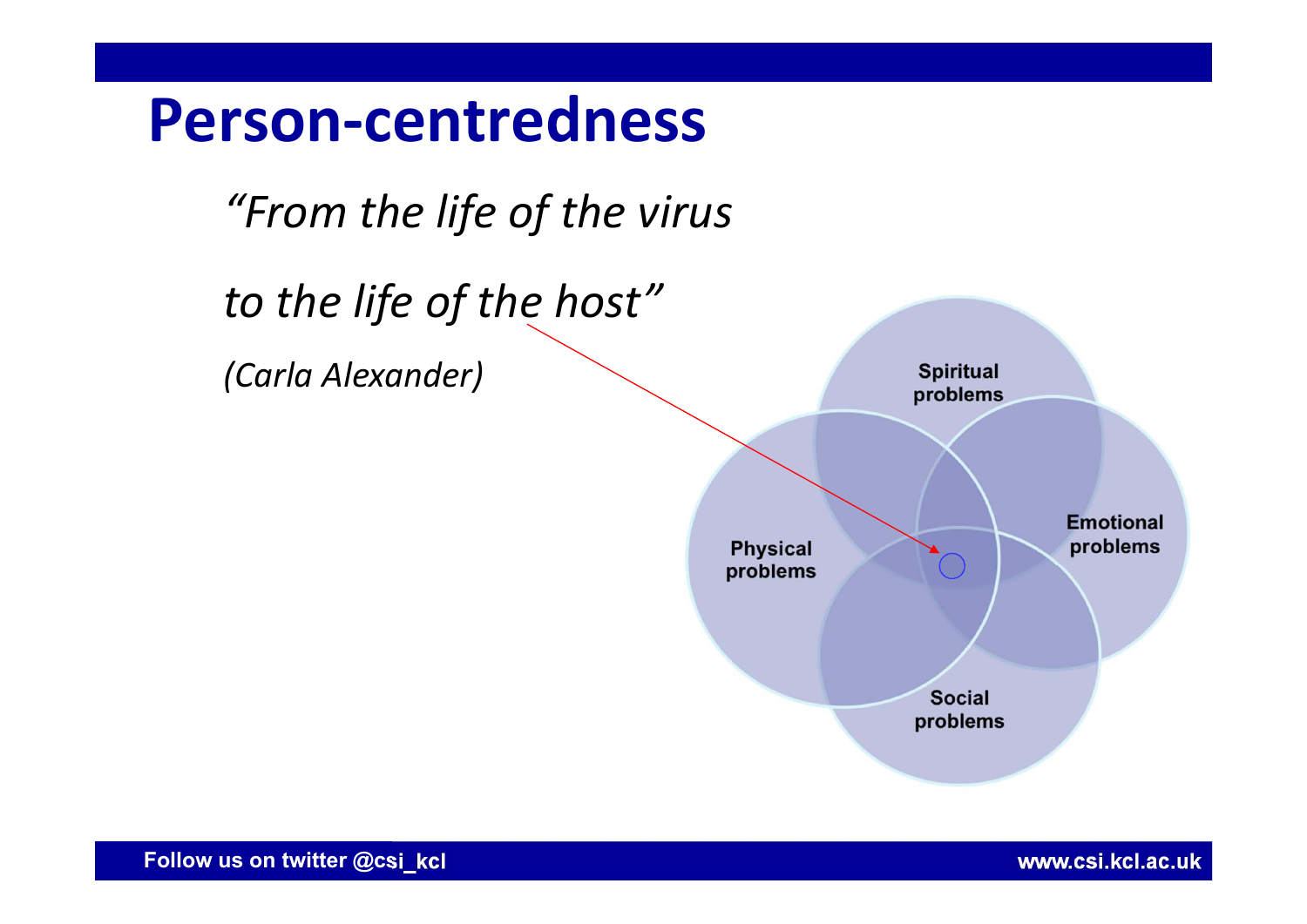### **Community HIV care in Ghana: Mary Abboah‐Offei**

• "staff don't really ask me about what matters to me because their questions are always about my medication"

(female 38 years)

"I am not involved in my care and staff don't ask me my opinion about my care and I don't know if I have a role to play in my care and staff don't ask what matters to me"

(male 35 years)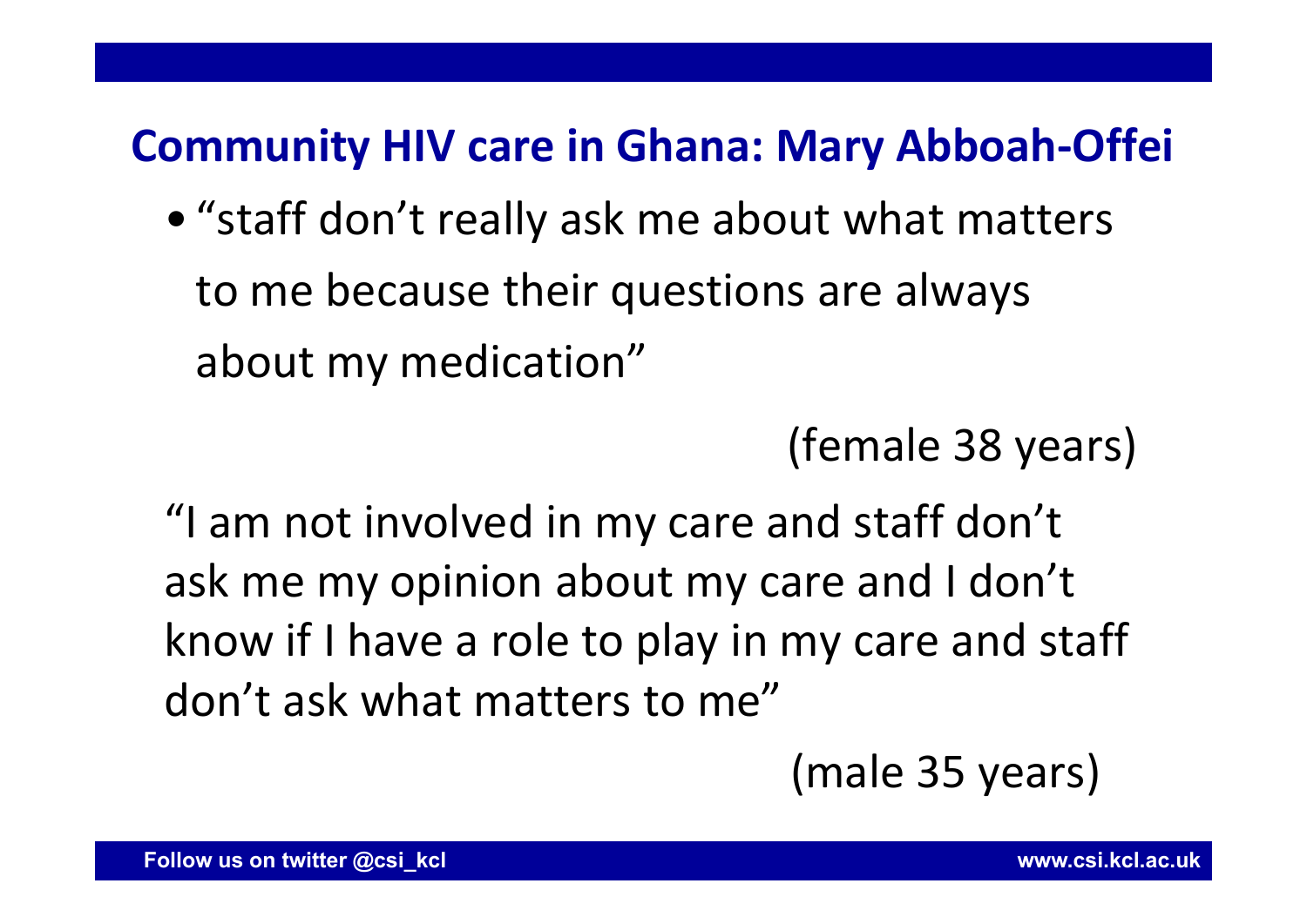## **"POSITIVE OUTCOMES" (Bristowe)**

- "I think in general terms I would like to hear them say 'How is your physical health? How is your weight? How is your mobility? Is there anything going on there?' " (PLWH)
- "I'd expect adherence to be discussed in their clinic appointment. I'd expect them to be updated on their latest blood results. I'd expect partner notification" (Commissioner)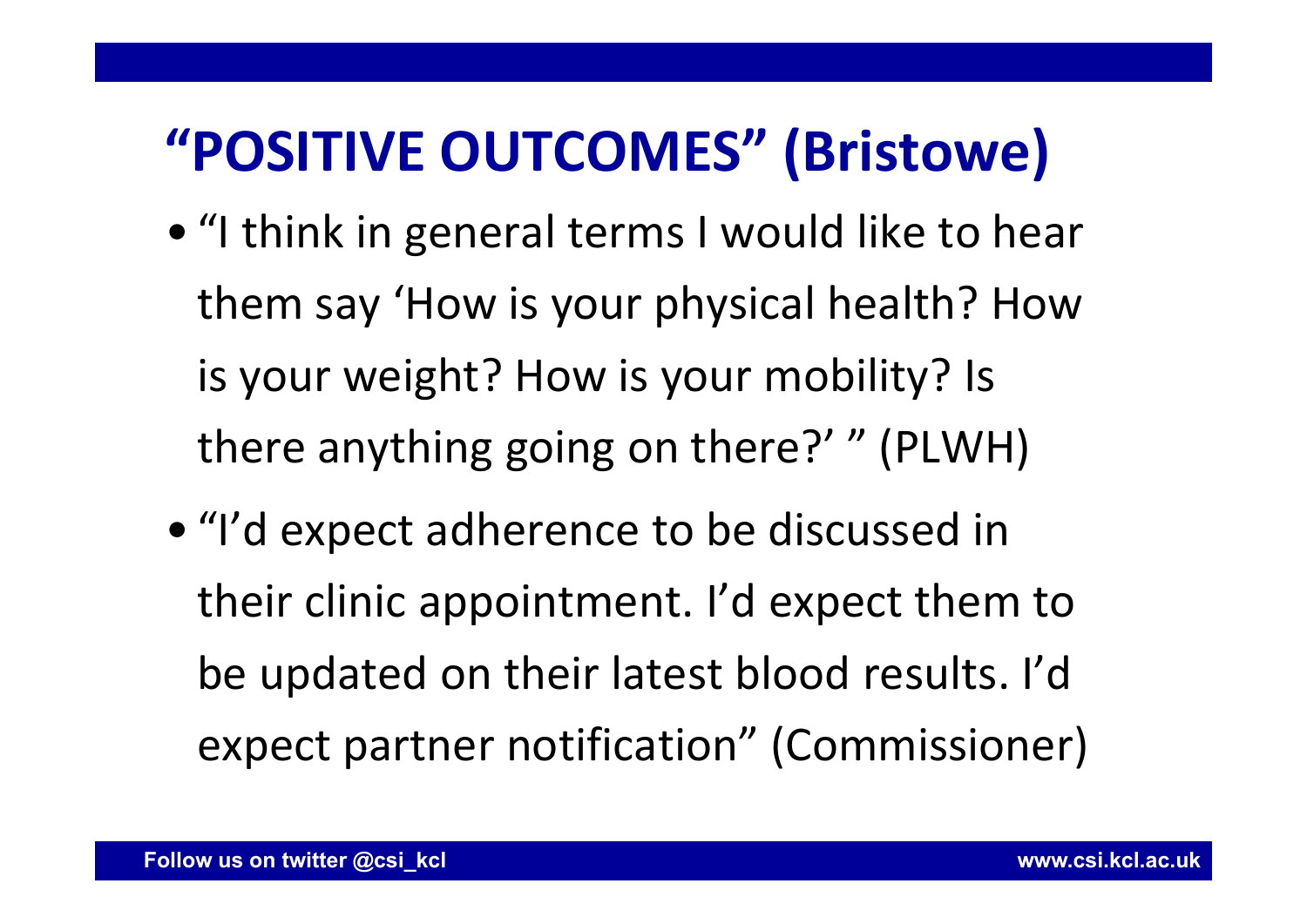### **We measure because we risk not assessing**

- E.g. pain & symptoms
	- Highly prevalent
		- assoc with poorer Qol, viral rebound, risk taking, poor adherence, treatment switching, suicidal ideation (Harding: AIDS Care, AIDS, JPSM, AIDS Care, JAIDS, HIV Med)
	- Clinicians detect around 1/3 of patient problems (Justice 2001, 2011)
	- UK HIV outpatient attendees perceive clinical care does not address issues of physical, mental and social wellbeing that matter to the patient (Harding et al. 2008)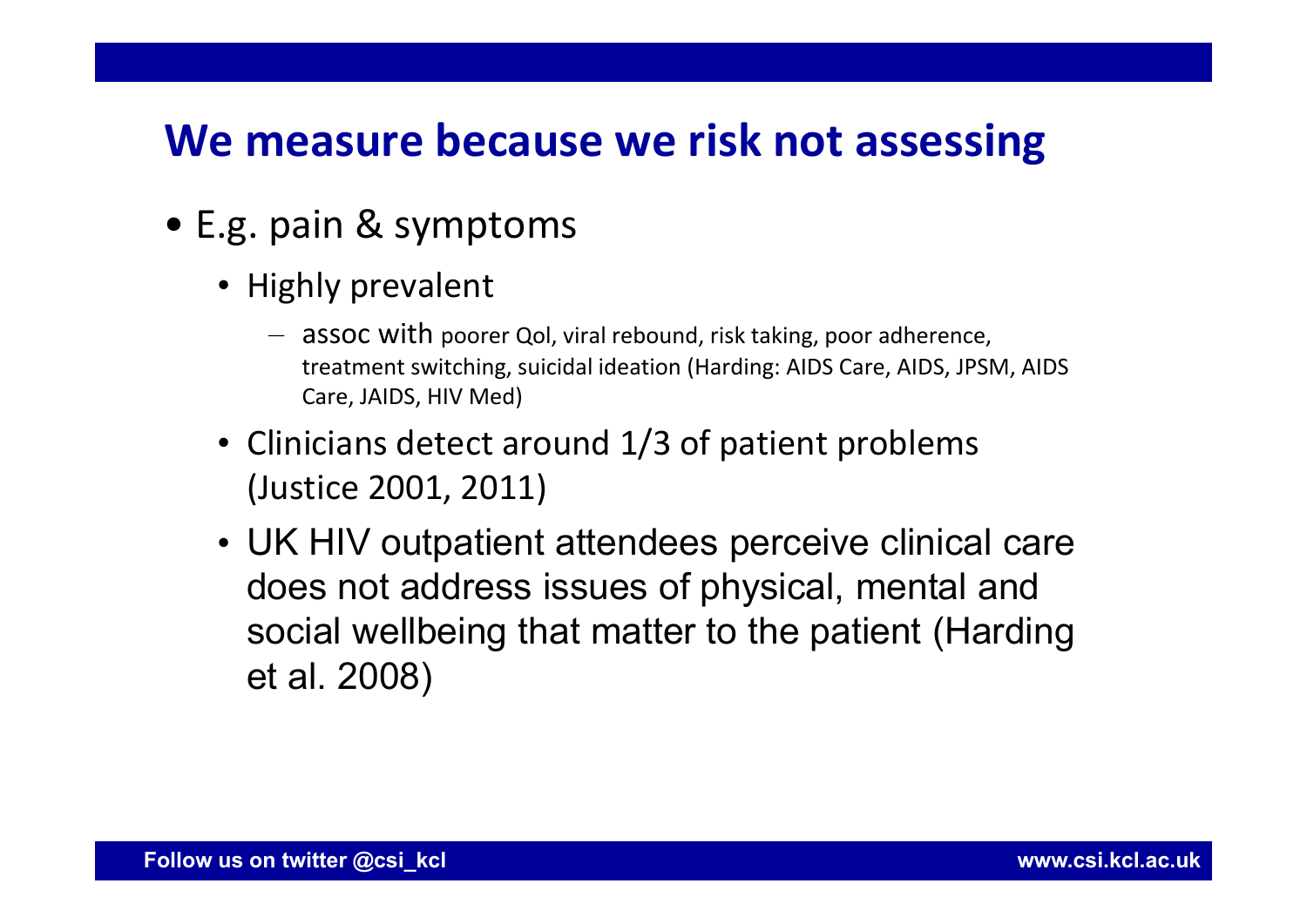### **2. How should we measure?**

- Detailed clinical assessment is "gold standard"
	- but no guarantee that all areas of concern *to the patient* covered
	- not consistent
	- doesn't allow longitudinal monitoring, comparison at pt, service, system, cross‐ national levels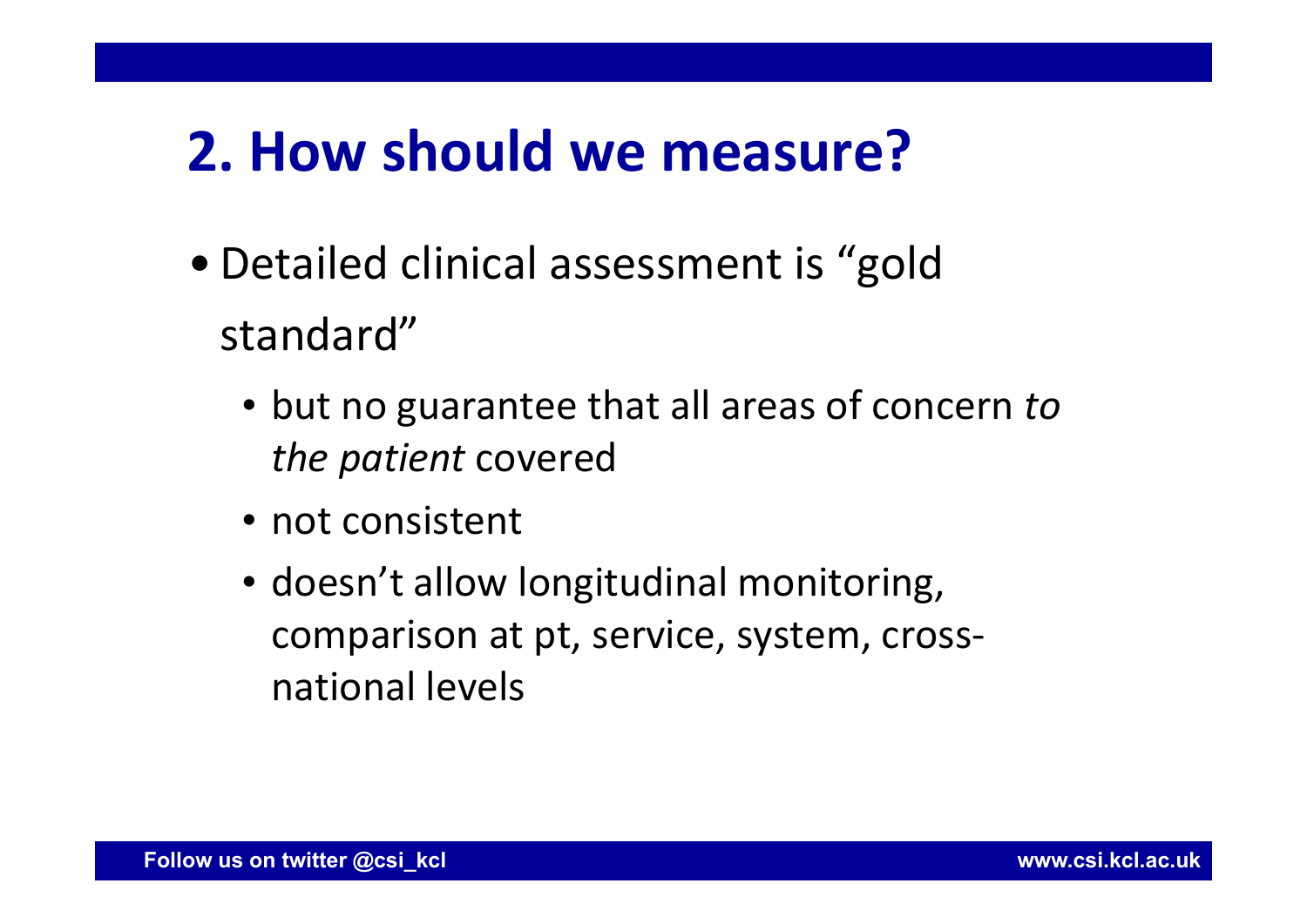### **The risks of the wrong measure**

- You measure the wrong things- or the right things badly!
- Measurement is complex and evolving science
	- Is your construct the right one?
	- Do your items address all the things that matter?
	- Is it interpretable?
	- Can you detect change?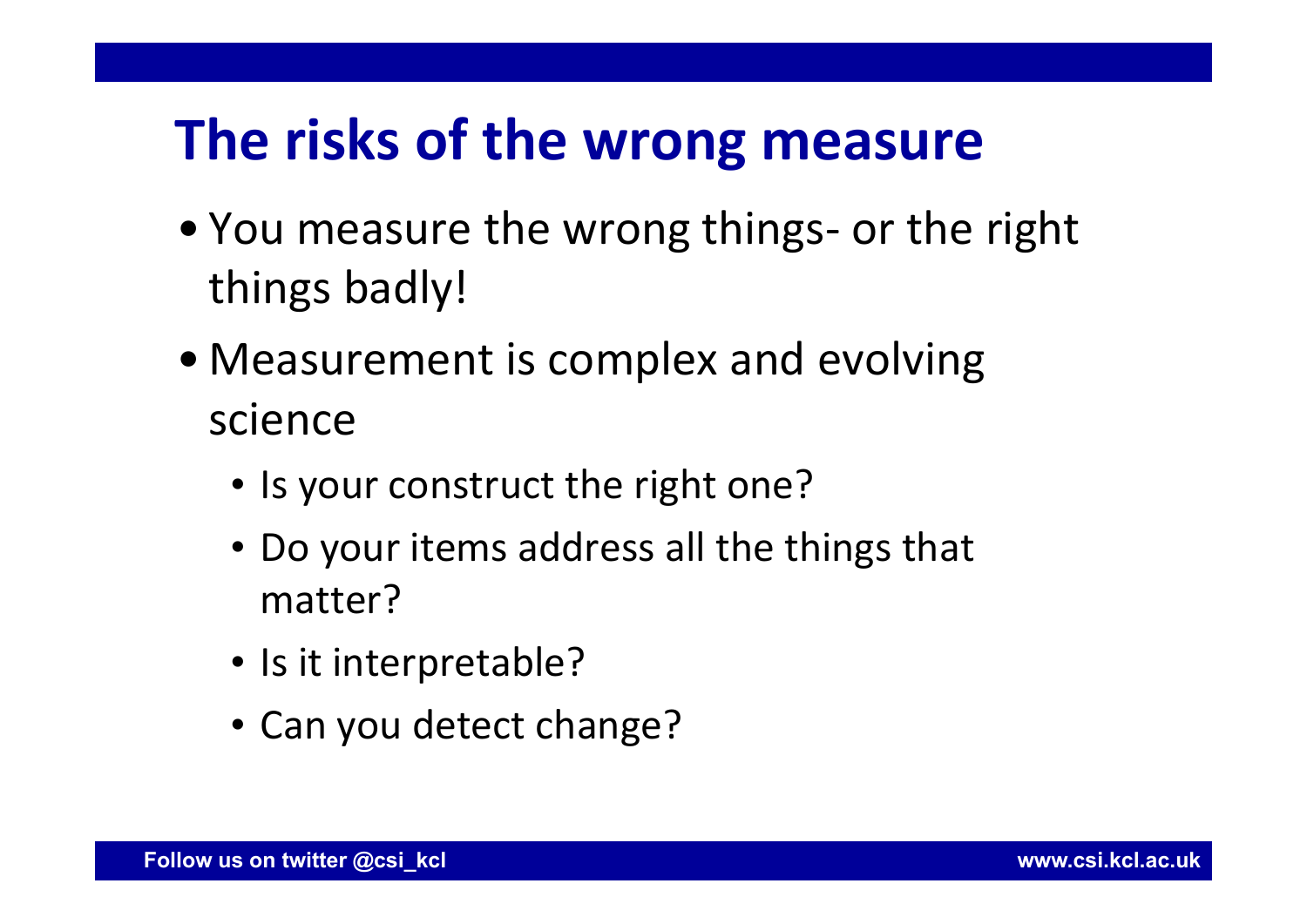### **Crucial aspects of a measure**

- Validity ("*does it measure what it intends to measure?*"):
	- Face *(Does it seem to address the concept you're interested in?)*
	- Content *(Does it measure it comprehensively?)*
	- *NOTE: The patient is the expert !*
- Reliability *("does it measure accurately?")*
	- *Construct*
	- *Internal*
	- *Test‐retest*
- Responsiveness
- Acceptability & interpretability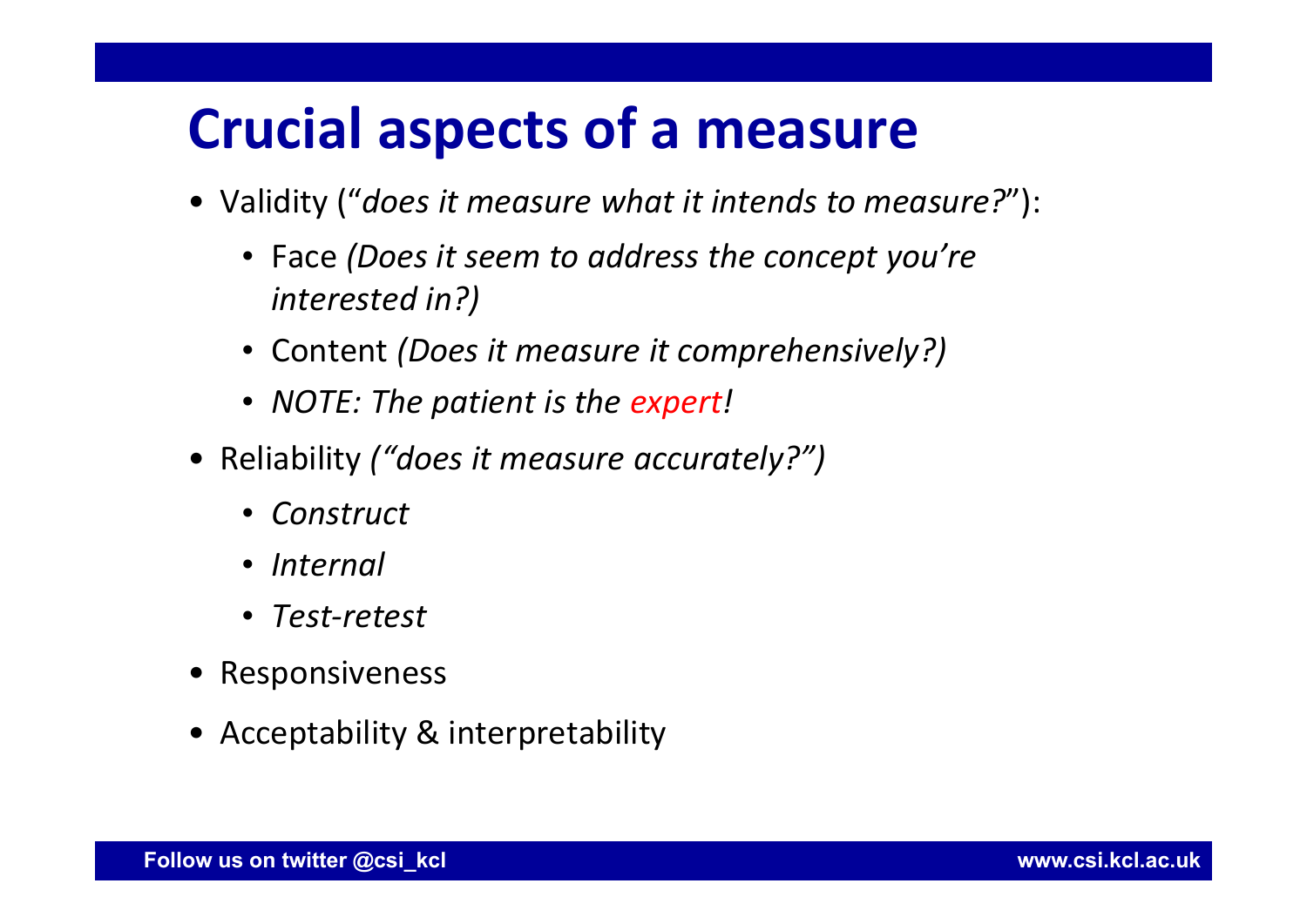## **Disease generic vs specific**

- A "general" measure of QoL
	- Widely applicable, sound properties, easy comparison
- A "specific" measure of QoL
	- Captures aspects of a specific condition, best face and content validity
	- HIV & hepatitis are good examples of specific "lived experience" which is MULTIDIMENSIONAL
- Solution?
	- Generic + disease specific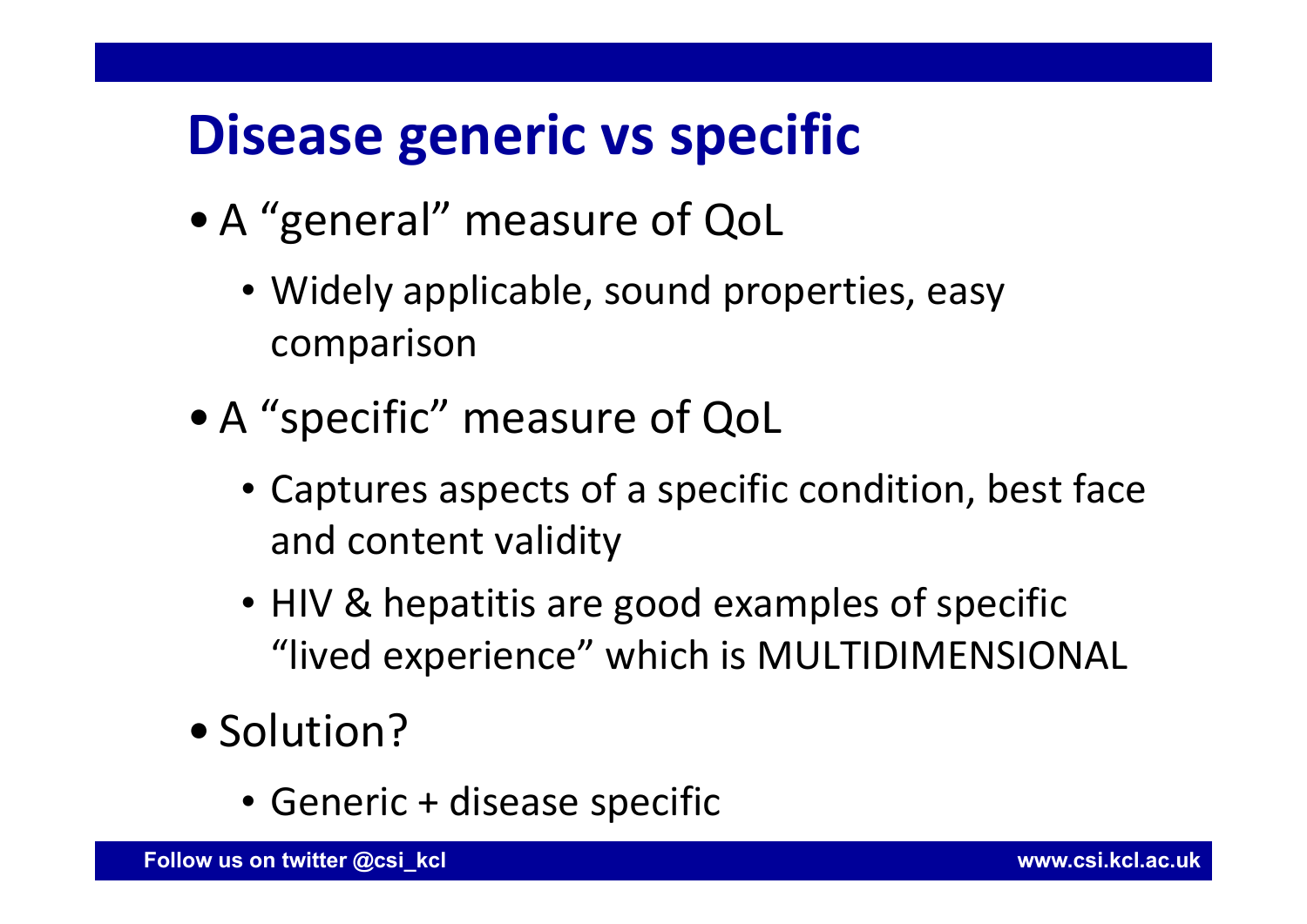### **A systematic review of systematic reviews: QoL measures used in HIV research**

- n=9 generic scales:
	- EQ-5D\*; Health Utilities Index; McGill Short SF-12; SF-36\*; WHOQOL- BREF, of Life Satisfaction (FLZM); SF‐20
- n=7 HIV-specific scales



• AIDS Clinical Trials Group (ACTG)‐21; HIV‐QL‐31; MOS‐HIV\*; Multidimensional Quality of Life Questionnaire for Persons with HIV/AIDS (MQOL‐HIV), PROQOL‐HIV\*, Symptom Quality of Life Adherence (HIV‐SQUAD) and the WHOQOL‐HIV BREF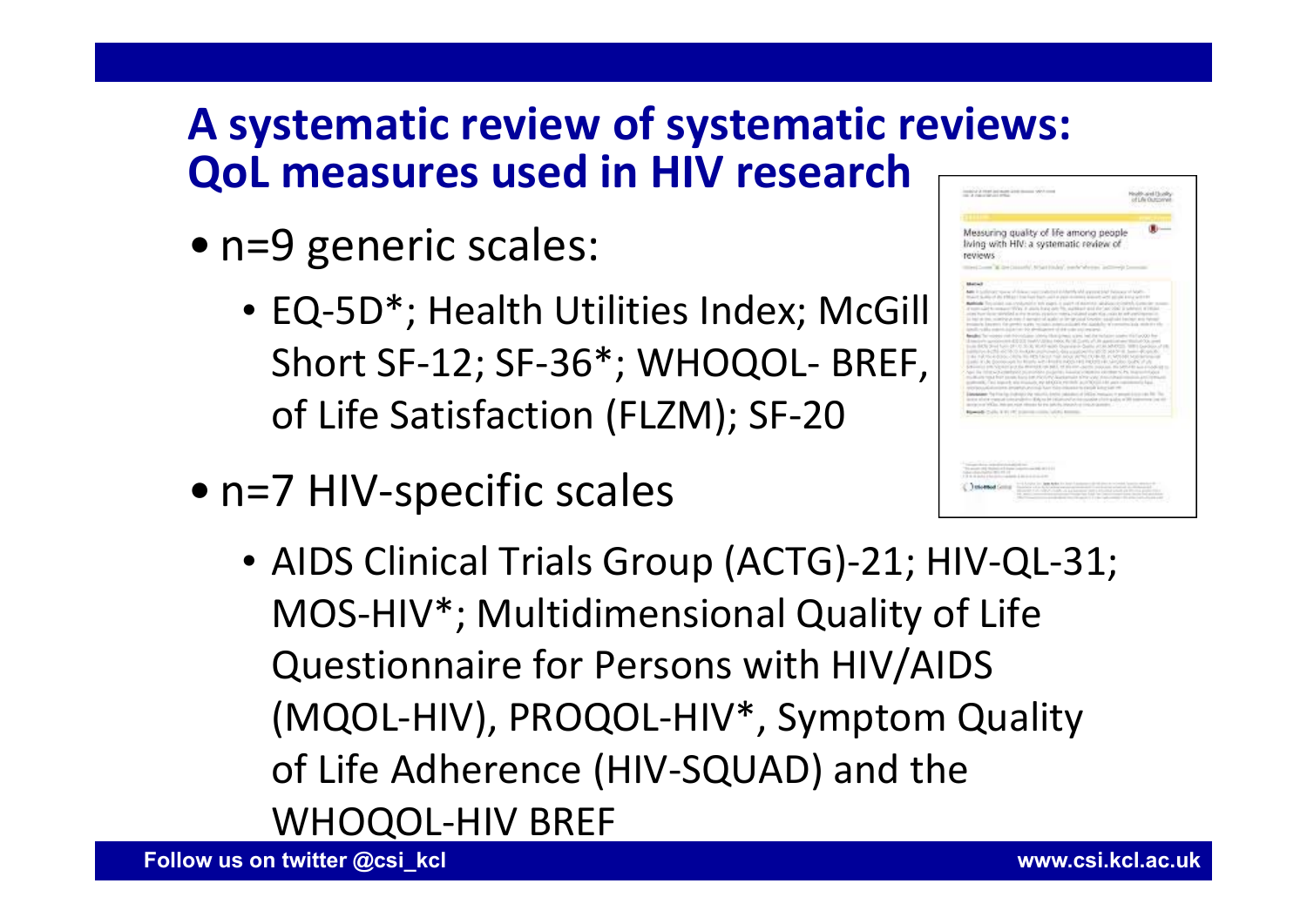### **3. What do we DO with the data?**

- Patient Reported Outcome Measures (PROMs) ensure that care is quality, accessible, and reflect what matters to the patient (Dawson 2007)
- Should be simple, valid & reliable
	- address the self-reported, subjective aspects of health
- Can:
	- guide comprehensive assessment
	- highlight main concern
	- empower patients to guide clinical care
	- assist monitoring of response to care
	- underpin audit & research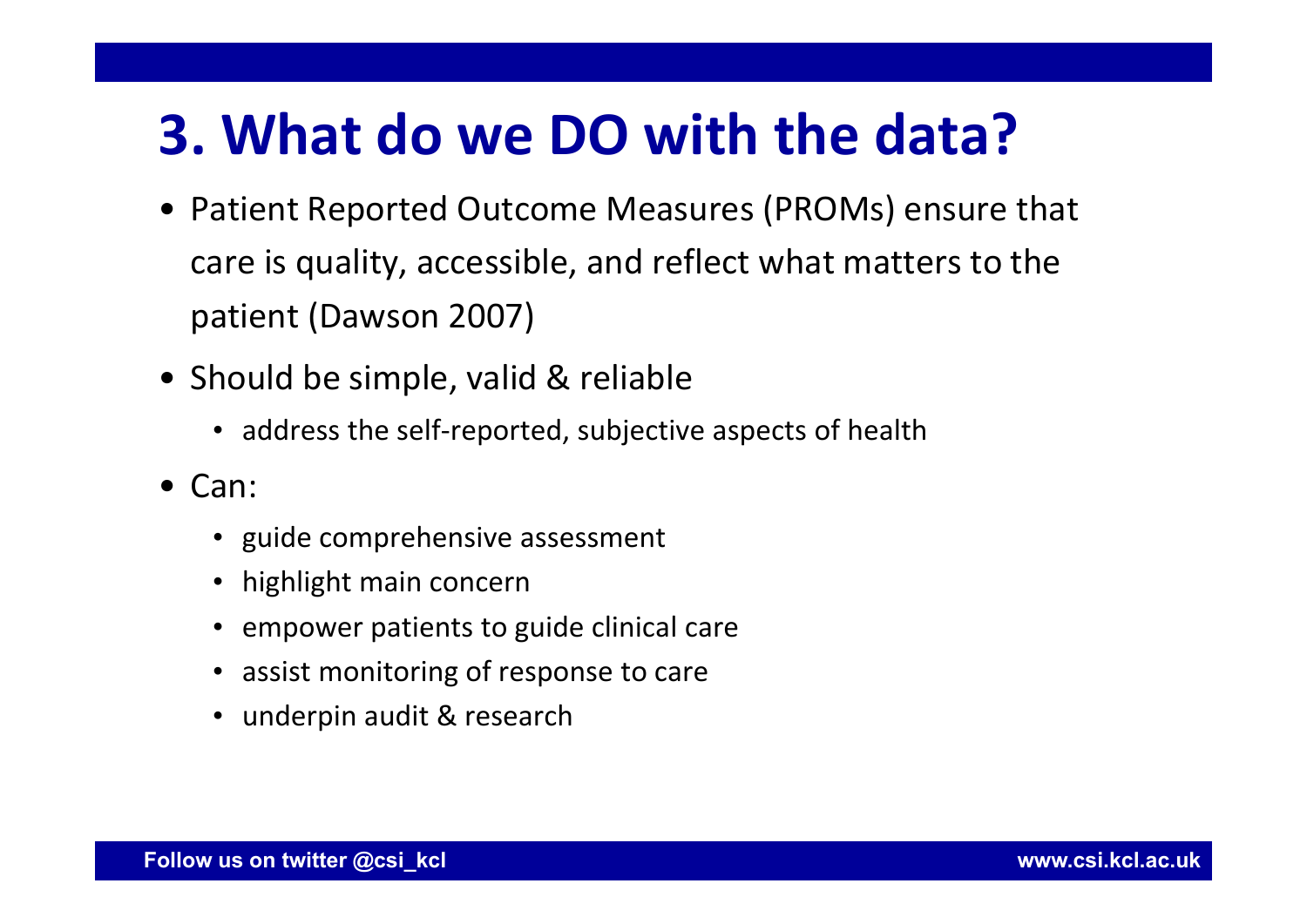

(e.g. services

or treatments)

More specifically *"A change in health status"*

**Follow us on twitter @csi\_kcl www.csi.kcl.ac.uk**

where health

care occurs

patients and

populations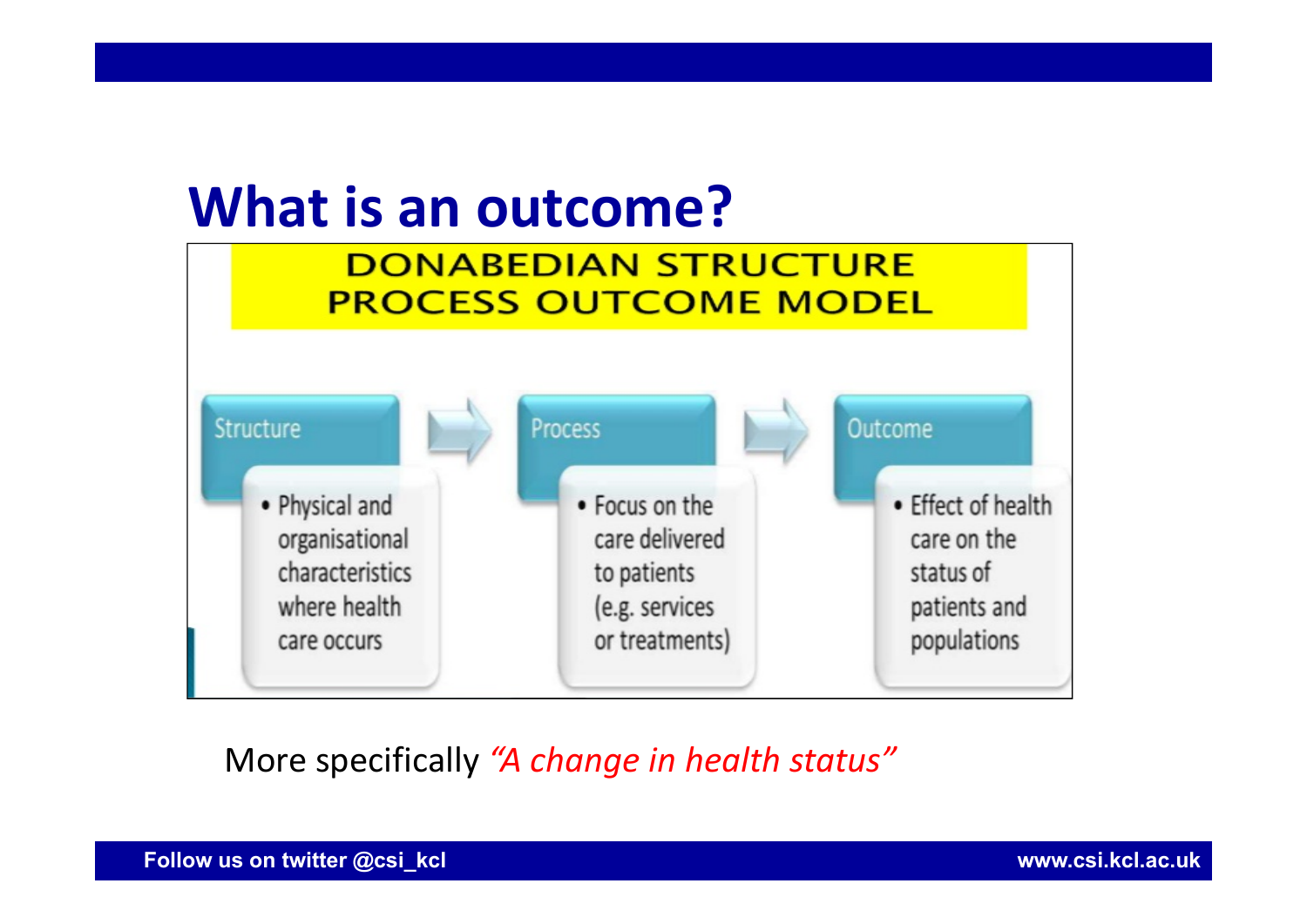# **PROMs driving health services?**

- •Current NHS policy drive for use of PROMs
- • PROMs improve outcomes for patients (Greenhalgh, Etkind, Boyce, Brown)
	- $-$  improve communication
	- raise awareness of need among professionals
	- improve outcomes for patients & families
- • To be taken up in routine care end-users MUST be involved in development (Antunes 2014)
- •Data usage is crucial to PROM effectiveness

**Follow us on twitter @csi\_kcl www.csi.kcl.ac.uk**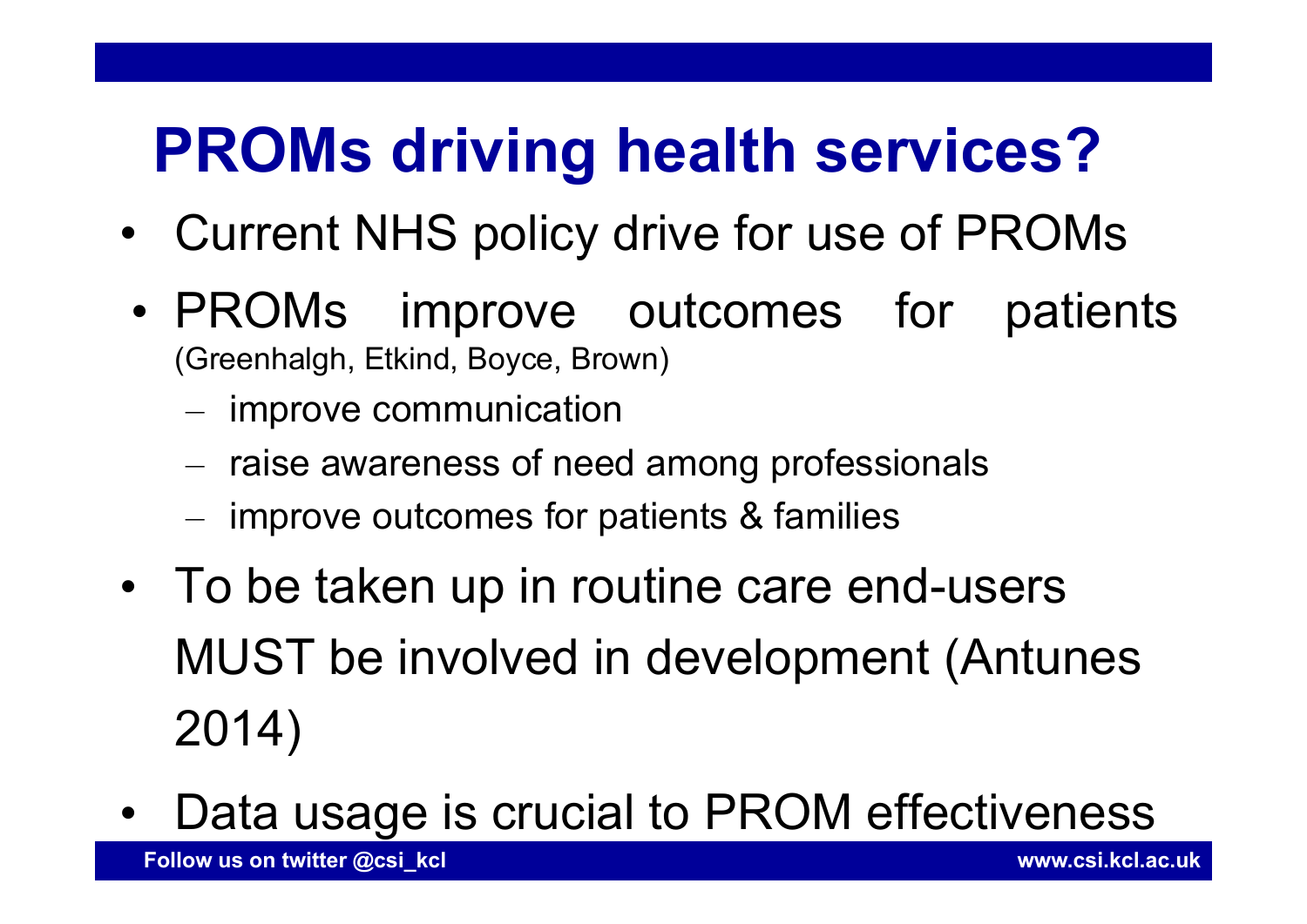# **"POSITIVE OUTCOMES"**

- Novel PROM for PLWH (Bristowe)
- Designed to DRIVE patient‐centredness and quality improvement in routine practice
	- i.e. a core measure with items that can be responded to within routine care, reflecting patient priorities
- Development, face and content validity and stakeholder views on implementation



Brighton and Sussex NHS **University Hospitals**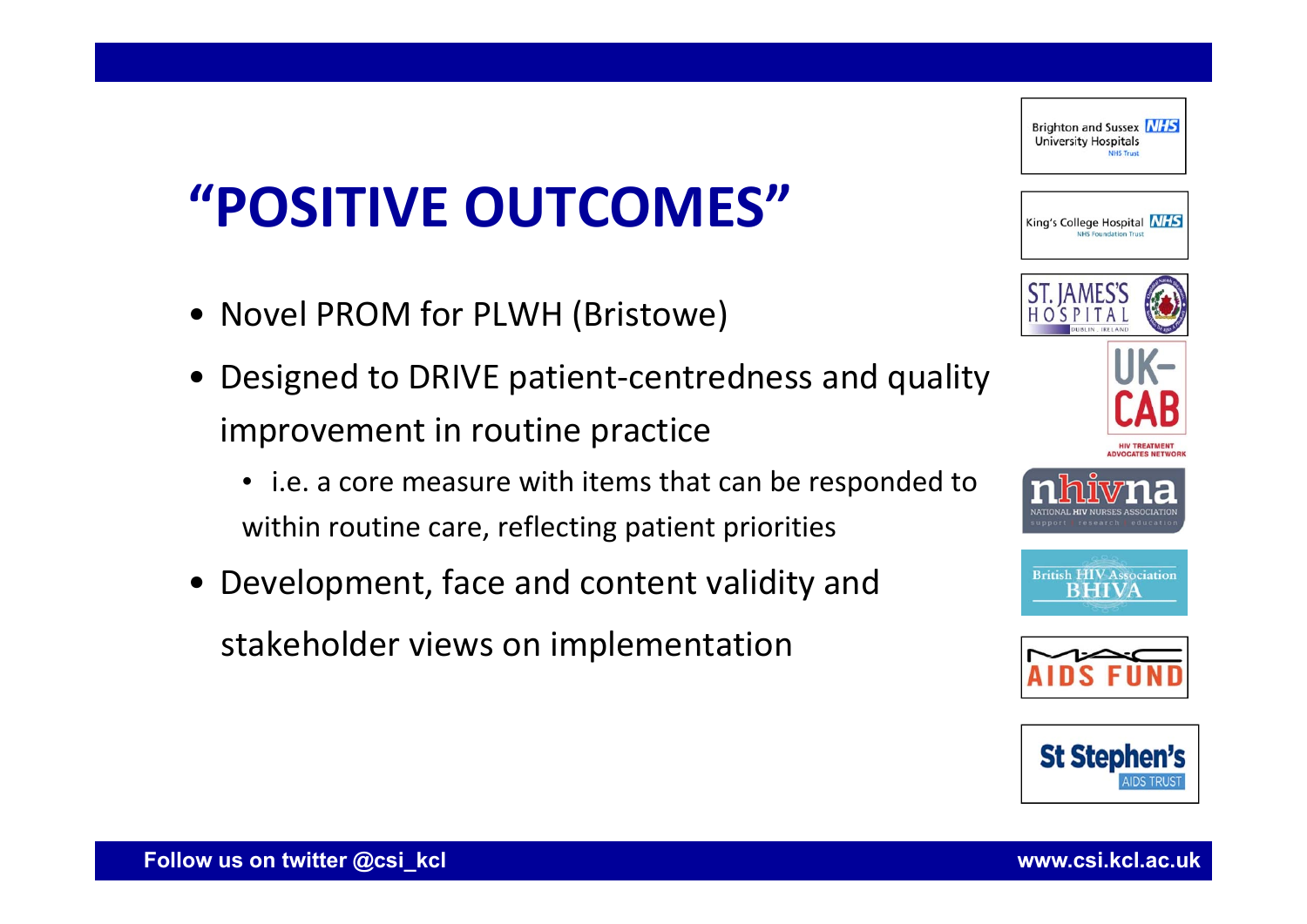# **Aims**

- Determine the priorities of adults living with HIV in terms of measurement of outcomes from their NHS care
- Develop <sup>a</sup> patient‐reported outcome measure (PROM)
- Establish how the novel PROM should be implemented to improve the person‐centredness of healthcare and maximise benefit for PLWH, clinicians and commissioners **Design**

Observational qualitative study following the COSMIN taxonomy and guidance for relevance, comprehensiveness and comprehension of PROMs, and Rothrock guidance on the development of <sup>a</sup> valid PROM

(Mokkink et al. 2010; Terwee et al. 2018; Rothrock et al. 2011)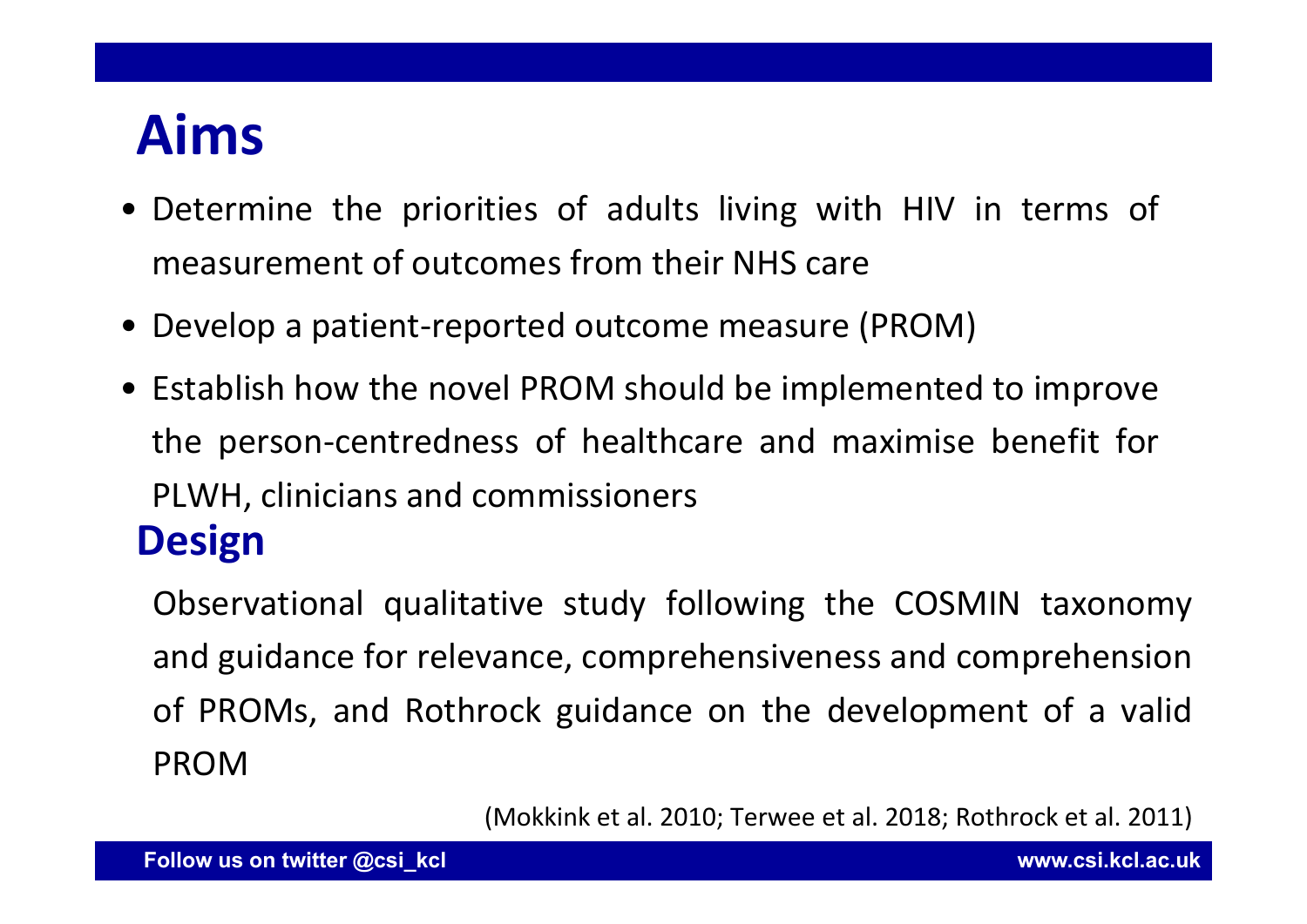## **Methods**

### **Gather Input**

Qualitative interviews to establish face/ content validity

• PLWH (n=28); HIV Professionals (n=21); HIV Commissioners (n=8)

### **Conceptual model and item generation**

Thematic & framework analysis

#### Existing literature & interview findings :

- •define the concepts (priorities or concerns) for PLWH
- •inform <sup>a</sup> conceptual model (key domains for inclusion within HIV PROM)
- •inform item generation (individual items within each domain)

### Item generation meeting where items were selected & refined

- •PLWH (n=4)
- •health services researchers (n=4)
- •HIV professionals (n=5)

### Second round of revisions to refine items

### **Item improvement**

Cognitive interviews with maximum variation sample of PLWH (n=6) to assess:

- •acceptability and accessibility of the format and structure
- •interpretation of items
- •how responses are formulated
- whether any key concepts have been missed

PROM refined further informed by findings from cognitive interviews



(Rothrock et al. 2011)

**Follow us on twitter @csi\_kcl www.csi.kcl.ac.uk**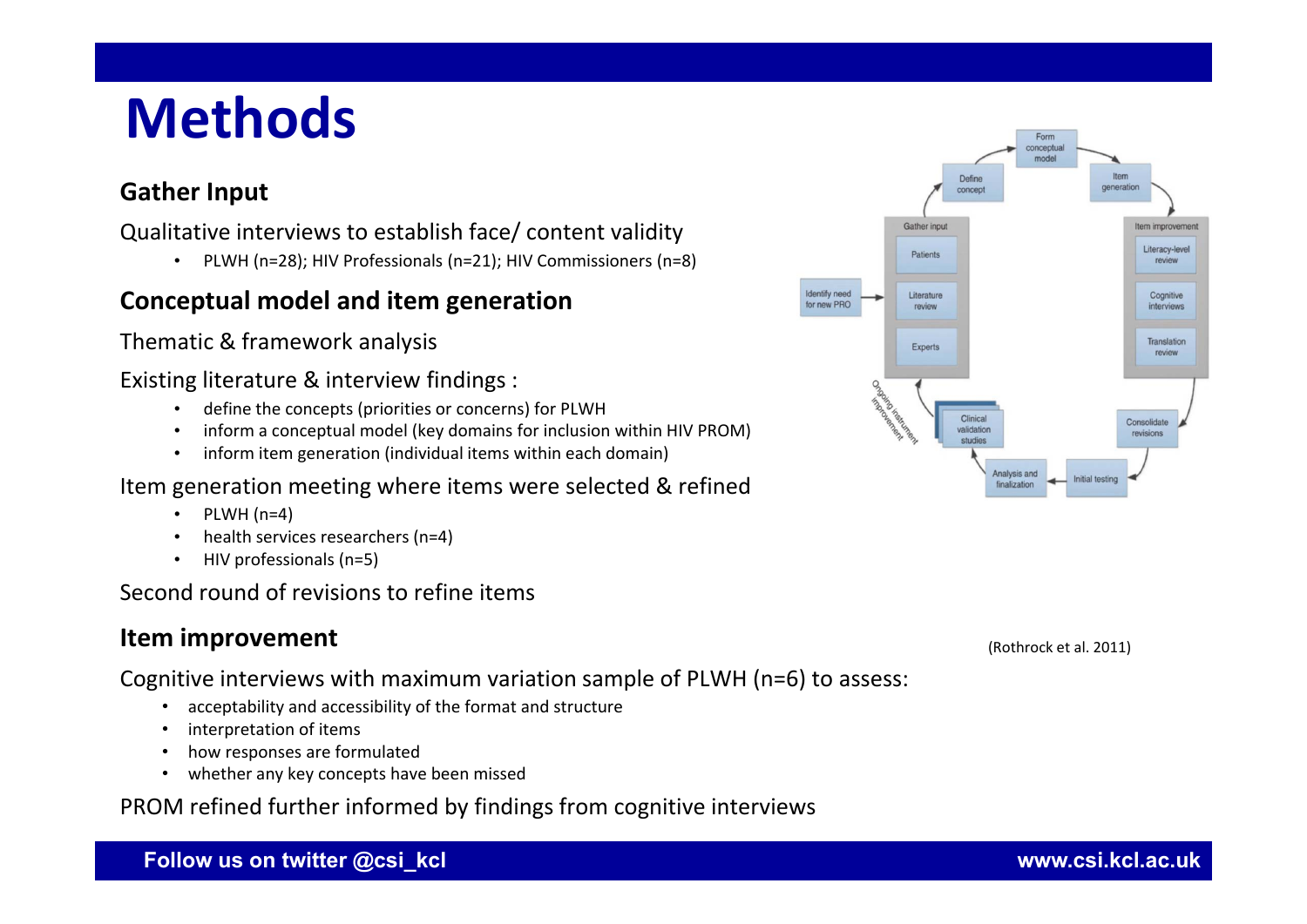### **Results: findings**

- • Participants described **diverse** but **interrelated** problems and concerns
- • Priority areas for inclusion within the PROM emerged under six domains:
	- $\bullet$ **Physical**
	- •**Cognitive**
	- •**Psychological**
	- •**Welfare**
	- •**Social**
	- •**Information needs**
- • Participants requested inclusion of:
	- •**global assessment** of wellbeing
	- •**freetext** opportunities

*"I think, living with HIV is <sup>a</sup> bit hard and tricky. Sometimes, you just feel down, you feel lethargic, tired. The aches and pains in your body, physical… Yes, so it's all physical, mental …* Most of the people I talk to kind of feel the same. Especially *with lethargy and tiredness, low mood…Yes, I know everyone gets stressed and depressed, but if you are on the medication, it's <sup>a</sup> different feeling that you're feeling in your body…Sometimes, it's the time. If you take them late, which means in the day time, you still have the hangover effect. That's the difficult bit. You just move, but you still have the kind of hangover…Sometimes, for me, I get foggy and forgetful, muddled. Like, I was going to college. I stopped going to college because I could hear the teacher talking, but I couldn't process what she was saying or what was going on. It was just useless for me to keep going to college."* **PLWH:5**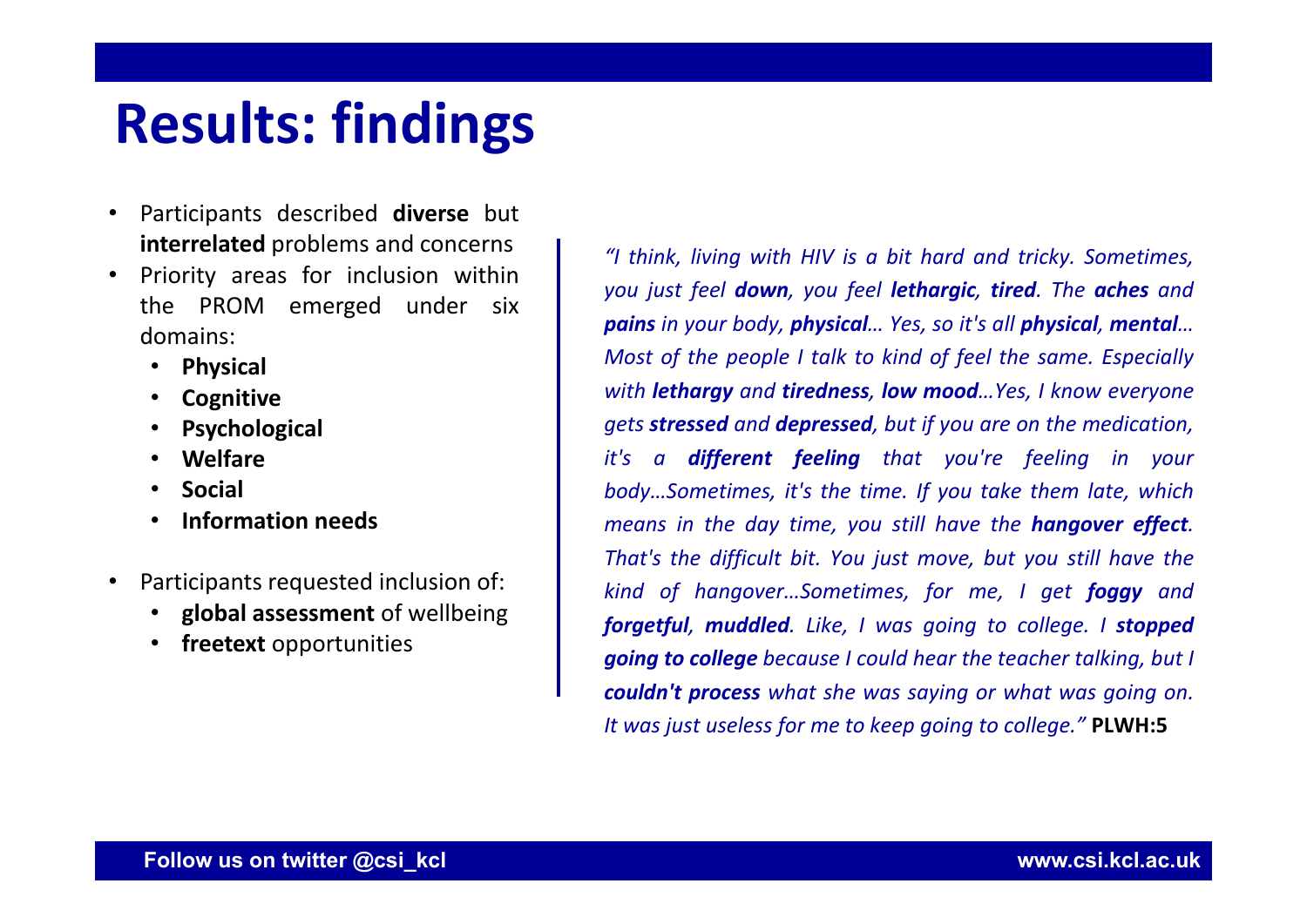### **Results: benefits of HIV PROM**

### **For PLWH:**

- •Enable **patient centeredness** and **empower** PLWH
- • Help PLWH **raise concerns**, and **feel heard** and **valued**, and **share sensitive information**
- •Help PLwHIV to build **resilience** and **self confidence**
- •Encourage **referrals** for additional **support**
- • Reduce **assumptions**, establish an **individual baseline** and monitor **changes over time**
- •Help get to know **new patients**
- •Go **beyond adherence and viral load**

#### **For services:**

- •Tailor service to **specific needs** of population
- •Understand **changing picture** of HIV
- •Improve **efficiency** and reduce inappropriate service use
- •**Reassure** and **build confidence** in clinicians
- •**Justify** current spending

*"Undoubtedly HIV has an impact on the psychological status of the individual. And so many people will require <sup>a</sup> greater level of support than others. So yes, it is <sup>a</sup> key early indicator, and it could help the clinicians identify the need in the patients, but it could also help the commissioner identify the need of either developing pathways between clinical care and psychological and mental health care…The single tool needs to be voiced in <sup>a</sup> way that it is relevant for people at different stages of their disease pathway. So it needs to be sensitive enough and… It is complex. It is not "flexible", the word I am trying to find, but it needs to, it needs to relate to people at different stages …"*

**HIV Commissioner: 3**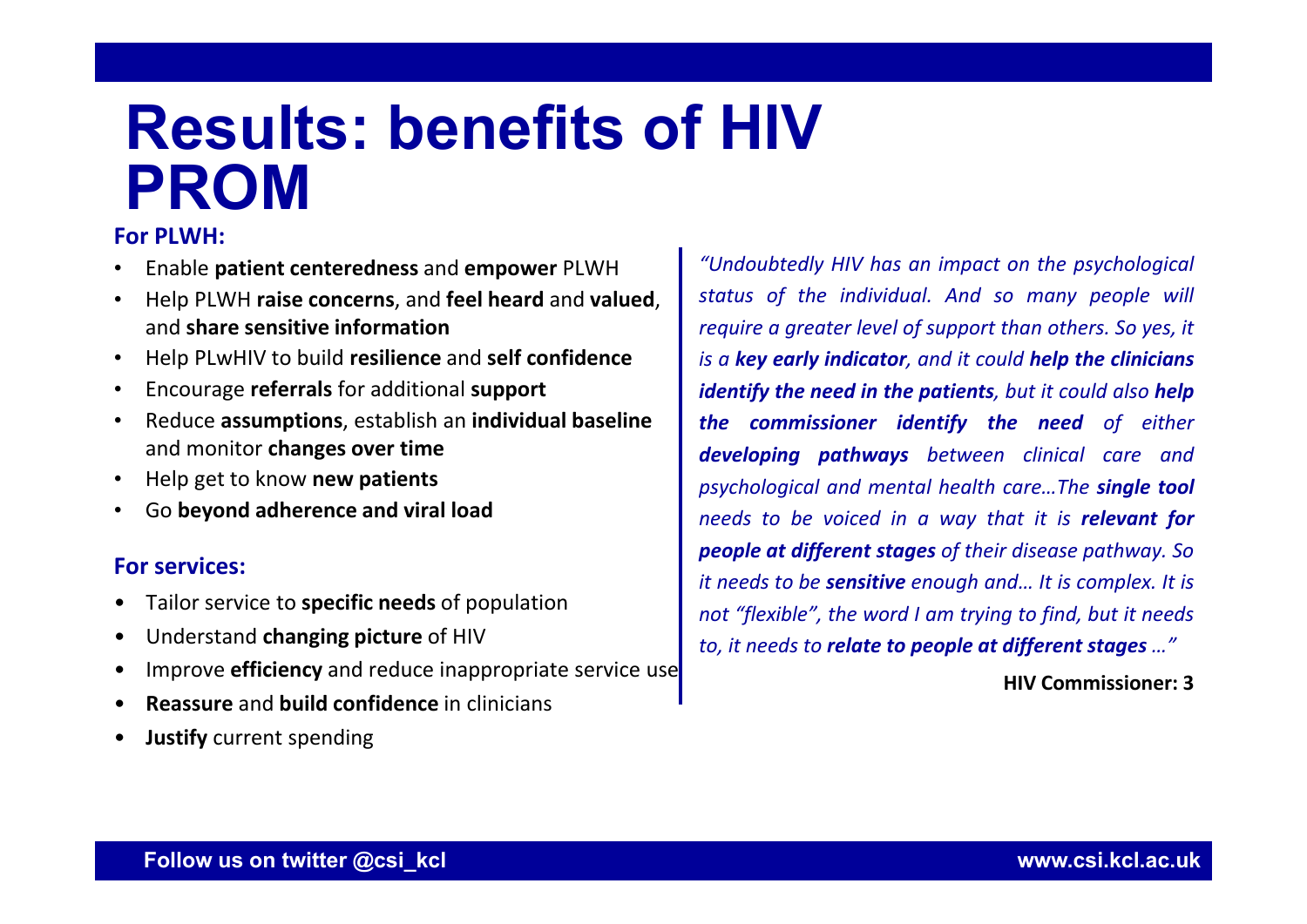### **Results: challenges of HIV PROM**

- **Heterogeneity** of HIV population
- Heterogeneity of need depending on **time since diagnosis**
- **Literacy**
- Utility for those who struggle to **engage**  Highlighting symptoms **may cause anxiety**
- Asking about areas that we **cannot help with**
- Data **must be used**  not 'tick box exercise'

HIV Professional: 7: "I suppose it might make the **consultation longer**, because it might bring up **things that haven't been discussed before**, but hopefully that will be **worth investing that time**. If there are **things that are out of our hands**, that would be frustrating. I wouldn't want to **give false hope** that you can tell us these things and we can cure or whatever." Interviewer: "Yes, opening <sup>a</sup> can of worms?"

HIV Professional: 7: "Yes. Yes, but **it's better to open it, have <sup>a</sup> look inside and check it and see what you can do**." **HIV Professional:7**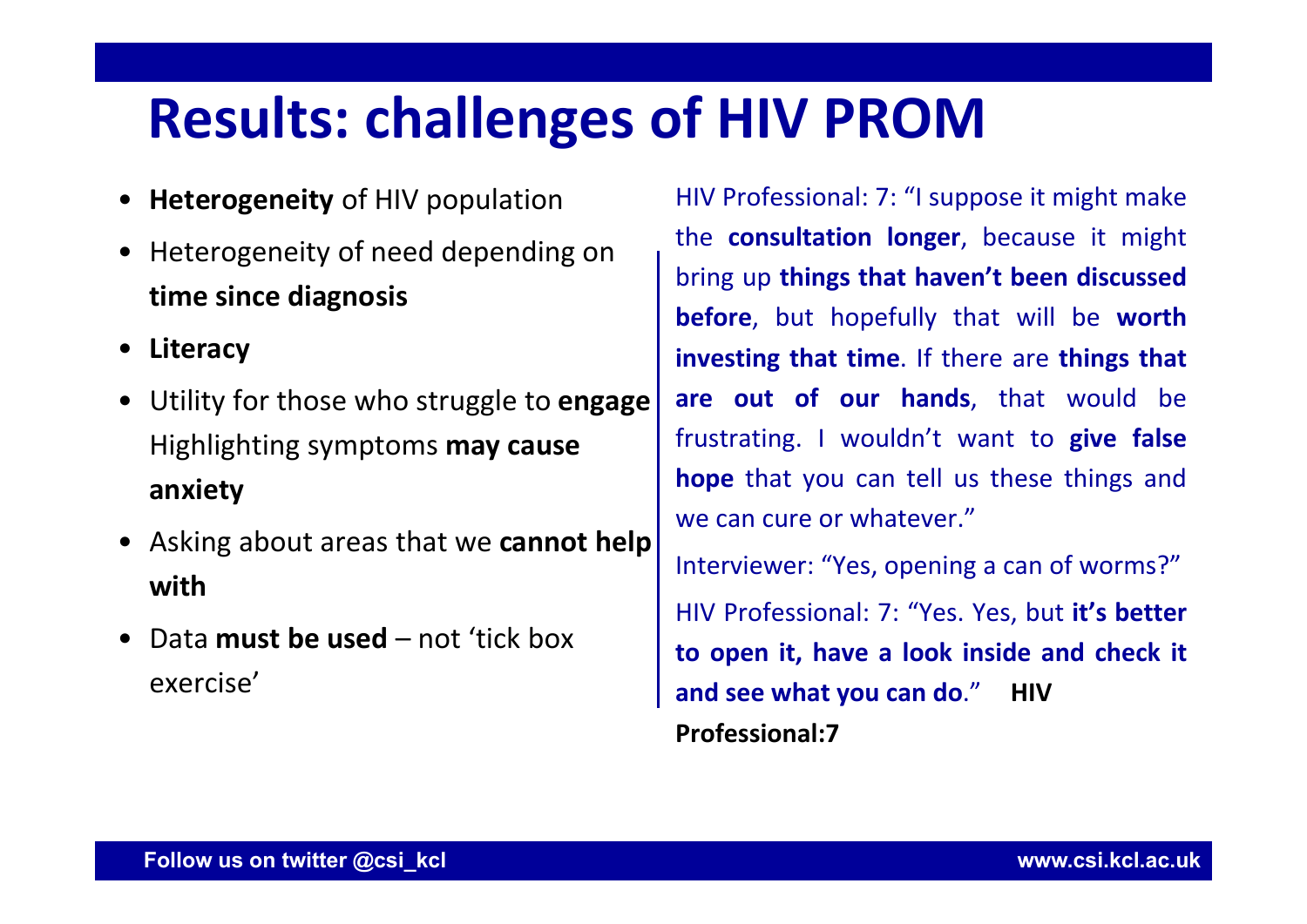### **Positive Outcomes HIV PROM**

- •23 item person‐centred PROM developed
- • Items across the 6 domains of need described by PLWH:
	- **Physical, Cognitive, Psychological, Welfare, Social, and Information** needs
- •Includes single item for **global assessment** of wellbeing
- •Includes a **freetext** option to list main problems and concerns
- • Example question:
	- 5. Over the past 4 weeks, how much have you been affected by stomach or bowel problems? This could include sickness, diarrhoea, bloating, feeling sick or other stomach or bowel problems

| Not<br>. atl<br>tal. | ີ   | ratelv:<br>IVI( | beverely. | — UVertini<br>Iming<br>nei<br>∴F\nVF |
|----------------------|-----|-----------------|-----------|--------------------------------------|
|                      | . . |                 |           | 14                                   |

•PROM was refined following cognitive interviews PLWH (n=6)